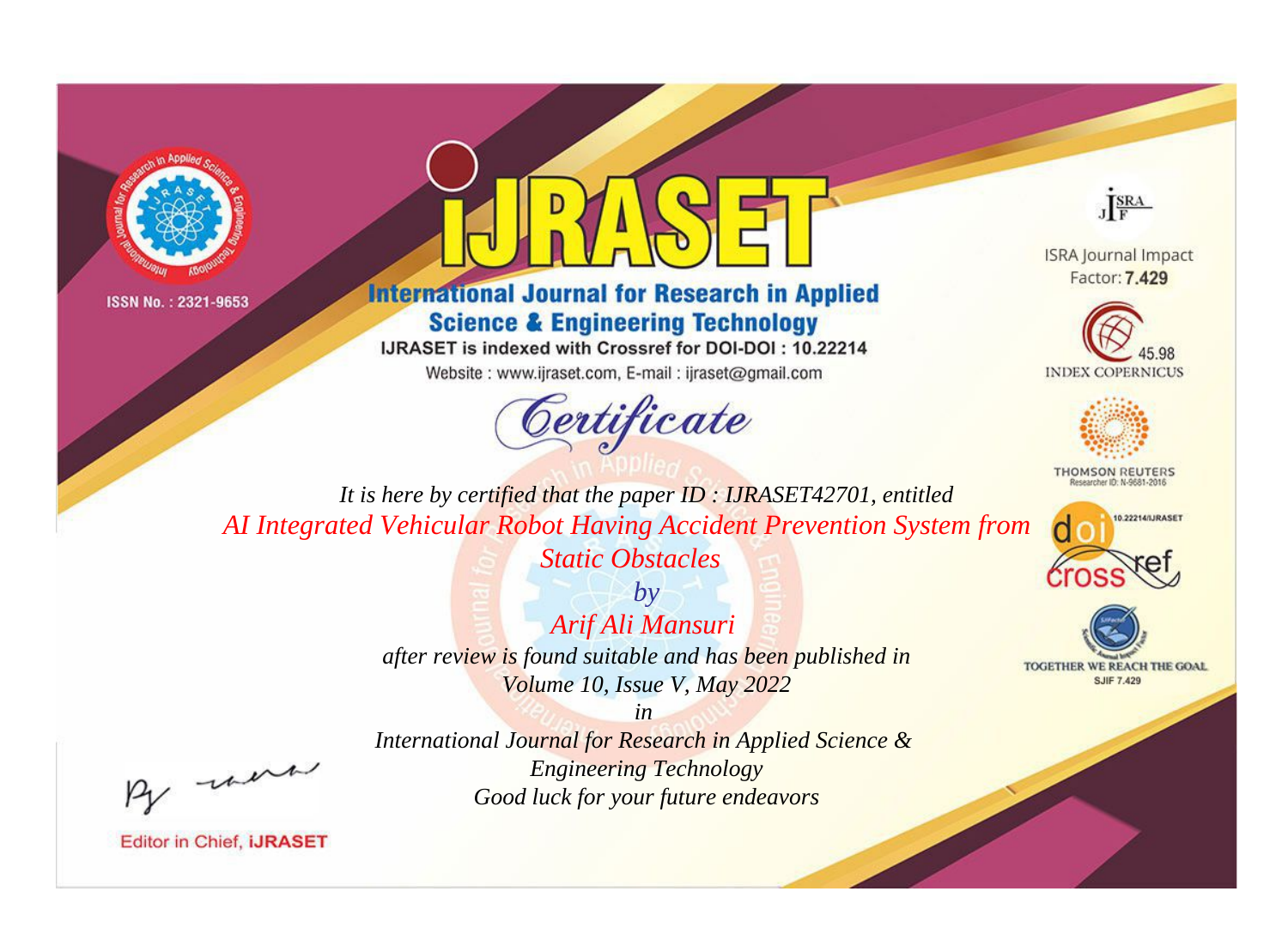



## **International Journal for Research in Applied Science & Engineering Technology**

IJRASET is indexed with Crossref for DOI-DOI: 10.22214

Website: www.ijraset.com, E-mail: ijraset@gmail.com





**ISRA Journal Impact** Factor: 7.429





**THOMSON REUTERS** 



TOGETHER WE REACH THE GOAL **SJIF 7.429** 

*It is here by certified that the paper ID : IJRASET42701, entitled AI Integrated Vehicular Robot Having Accident Prevention System from Static Obstacles*

> *by Aditi Singh after review is found suitable and has been published in*

*Volume 10, Issue V, May 2022*

*in* 

, un

*International Journal for Research in Applied Science & Engineering Technology Good luck for your future endeavors*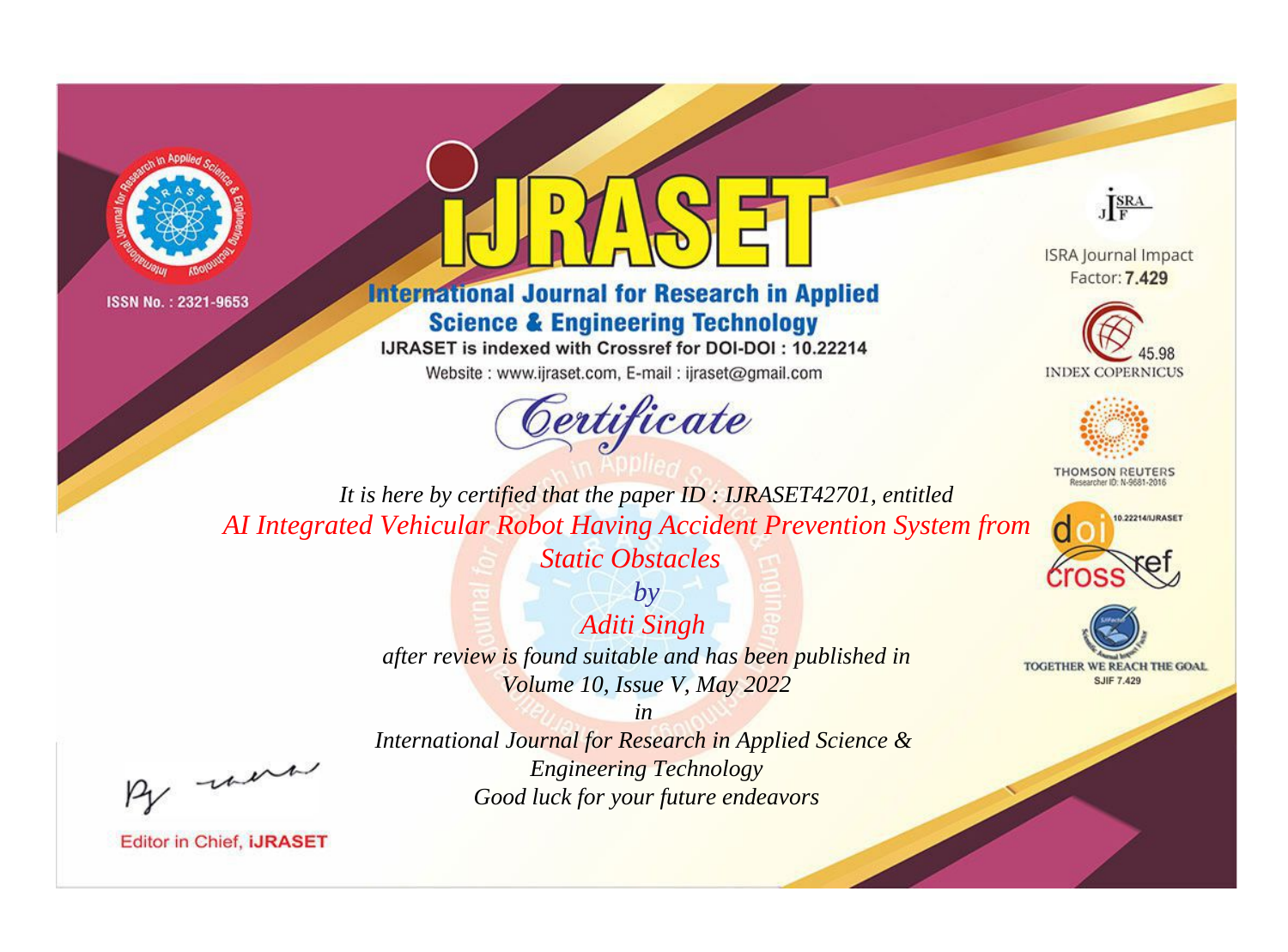



## **International Journal for Research in Applied Science & Engineering Technology**

IJRASET is indexed with Crossref for DOI-DOI: 10.22214

Website: www.ijraset.com, E-mail: ijraset@gmail.com





**ISRA Journal Impact** Factor: 7.429





**THOMSON REUTERS** 



TOGETHER WE REACH THE GOAL **SJIF 7.429** 

*It is here by certified that the paper ID : IJRASET42701, entitled AI Integrated Vehicular Robot Having Accident Prevention System from Static Obstacles*

> *by Manas Singh after review is found suitable and has been published in Volume 10, Issue V, May 2022*

, un

*International Journal for Research in Applied Science & Engineering Technology Good luck for your future endeavors*

*in*